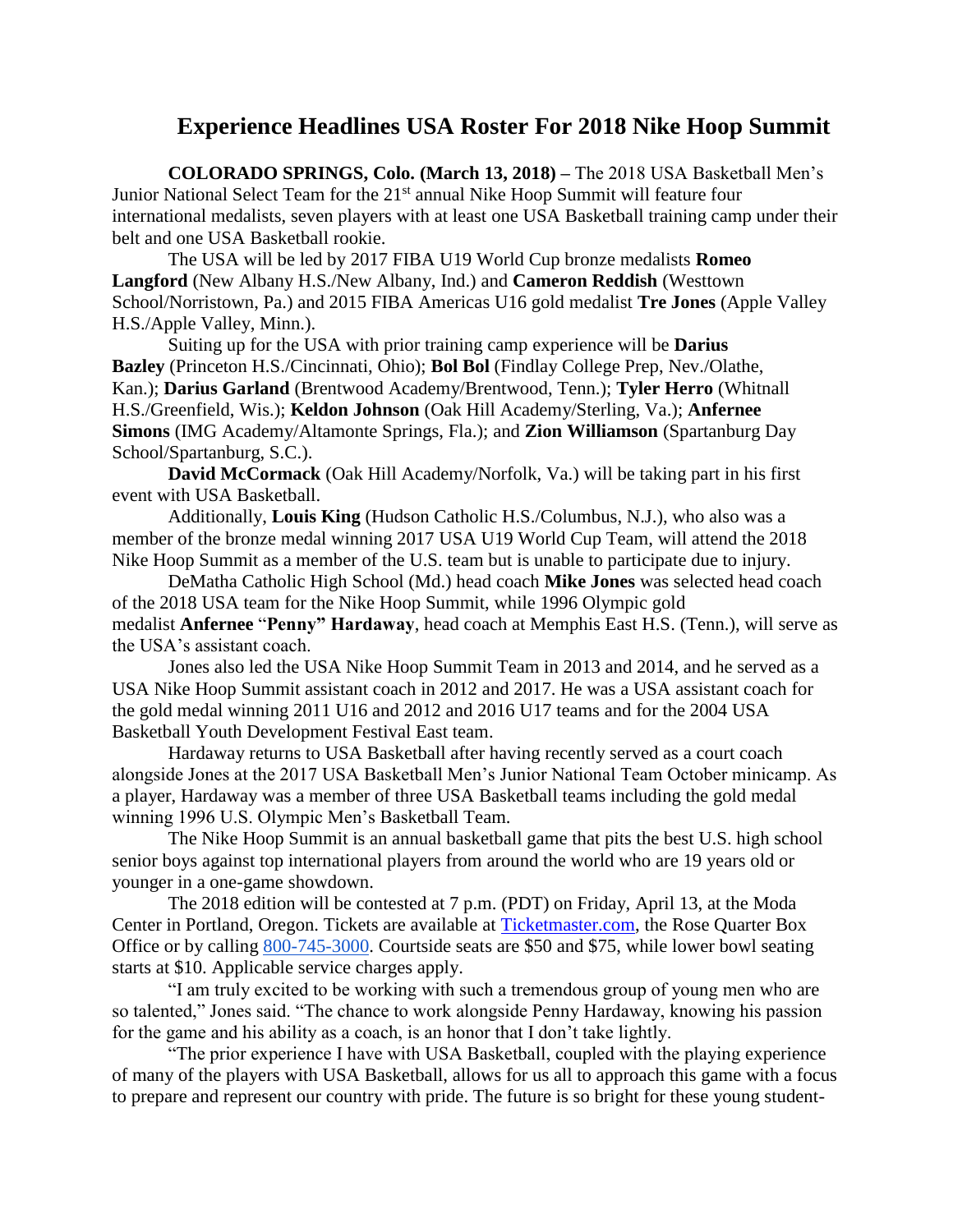athletes and to have the chance to work with them in their final high school basketball experience is special. I can't wait to get to work."

Nine athletes have signed a National Letter of Intent, one has verbally committed and two –Langford and Simons – are undecided. Committed to Duke University are Jones, Reddish and Williamson (verbal); Herro and Johnson signed with the University of Kentucky; Bazley signed with Syracuse University; Bol and King signed with the University of Oregon; Garland signed with Vanderbilt University; and McCormack signed with the University of Kansas.

All 12 U.S. team members are ranked among the top 28 in the ESPN 100 for the class of 2018, including Williamson second, Reddish third, Bol fourth, Langford fifth, Johnson sixth, Simons seventh, Bazley ninth, Jones  $12<sup>th</sup>$ , Garland  $13<sup>th</sup>$ , King  $14<sup>th</sup>$ , Herro  $25<sup>th</sup>$  and McCormack  $28<sup>th</sup>$ .

While all 12 listed on the Naismith Trophy High School Boy's Preseason Watch List, named to the 2018 Naismith High School Boys All-America first team were Bol, Langford, Reddish and Williamson; while Johnson and Jones were second team honorees; Bazley and Garland listed on the third team; and King and Simons were honorable mention.

Additionally, Jones (Minnesota) was the 2017 and 2018 Gatorade State Player of the Year, and other 2018 Gatorade state honorees were Garland (Tennessee), Johnson (Virginia) and Langford (Indiana).

The 2018 World Select Team roster, which is expected to be announced in late March, will include top players from FIBA Africa, FIBA Americas, FIBA Asia and FIBA Europe, with the approved sanctioning of FIBA, the governing body of international basketball.

USA Basketball teams, winners of the past two Nike Hoop Summits, have compiled a 14- 6 overall advantage all-time in the Nike Hoop Summit.

An incredible 203 former members of the USA or World Select Team have been drafted by NBA teams, including 13 players in the 2017 NBA Draft. And, as of Dec. 12, 2017, a remarkable 72 former U.S. players and 33 former World team members were active in the NBA. Additionally, 36 former Hoop Summit players are currently competing on the collegiate level, including 23 U.S. players and 13 World Team athletes.

<http://www.nikehoopsummit.com/news>

## **About USA Basketball**

Based in Colorado Springs, Colorado, and chaired by retired Gen. **Martin Dempsey**, USA Basketball is a nonprofit organization and the national governing body for basketball in the United States. As the recognized governing body for basketball in the U.S. by the International Basketball Federation (FIBA) and the United States Olympic Committee (USOC), USA Basketball is responsible for the selection, training and fielding of USA national teams that compete in FIBA-sponsored five-on-five and 3x3 international competitions, as well as for some national competitions and for the development of youth basketball. The USA Basketball Men's Developmental National Team Committee is responsible for selecting U.S. players and coaches for the Nike Hoop Summit.

The USA Basketball Youth Development division is tasked with the development of youth basketball initiatives that address player development, coach education and safety, while promoting, growing, and elevating the game. USA Basketball is committed to providing youth throughout the country safe, fun and developmentally appropriate environments in which they can enjoy the game. Current USA Basketball youth initiatives include coach licensing and education; organization accreditation; coach academies; regional camps; youth clinics; open